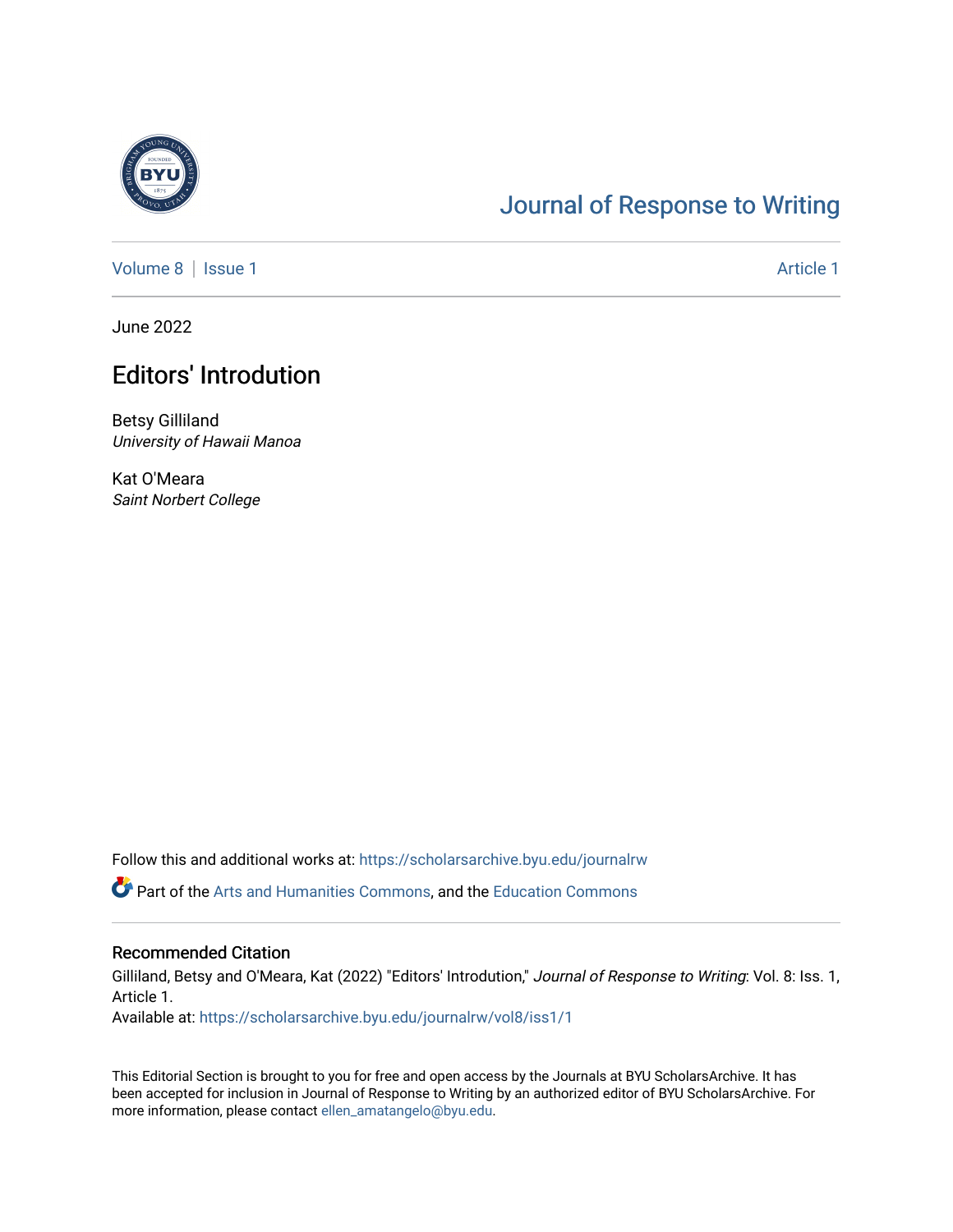<https://scholarsarchive.byu.edu/journalrw/>



## Editors' Introduction

**Betsy Gilliland** *University of Hawai'i Mānoa* 

**Katherine Daily O'Meara** *St. Norbert College*

Welcome to the spring 2022 issue of *Journal of Response to Writ-*<br> *ing*, which starts the journal's 8th year of continuous publication. In this new issue, we introduce two feature articles that<br>
add to the breadth of res *ing*, which starts the journal's 8th year of continuous publication. In this new issue, we introduce two feature articles that well as three pieces in a brand-new section we are calling "Teaching Tips."

Both feature articles provide insight into ways that writing instruction can better incorporate aspects of peer- and self-response, with the goal of developing student writers' metacognitive abilities throughout their writing processes. The authors' research studies analyzed classroom interventions that improved students' abilities to read their own and their peers' texts and to think critically about how to improve those texts.

The first article, Leanne Havis's "Improving First- and Second-Year Student Writing Using a Metacognitive and Integrated-Assessment Approach," focuses on university-level writing across the curriculum. Using a quasi-experimental approach, Havis compares student achievement on essay exams and research papers. Students engaged in *exam* 

Gilliland, B., & O'Meara, K. D. (2022). Editors' introduction. *Journal of Response to Writing*,  $8(1), 1-3.$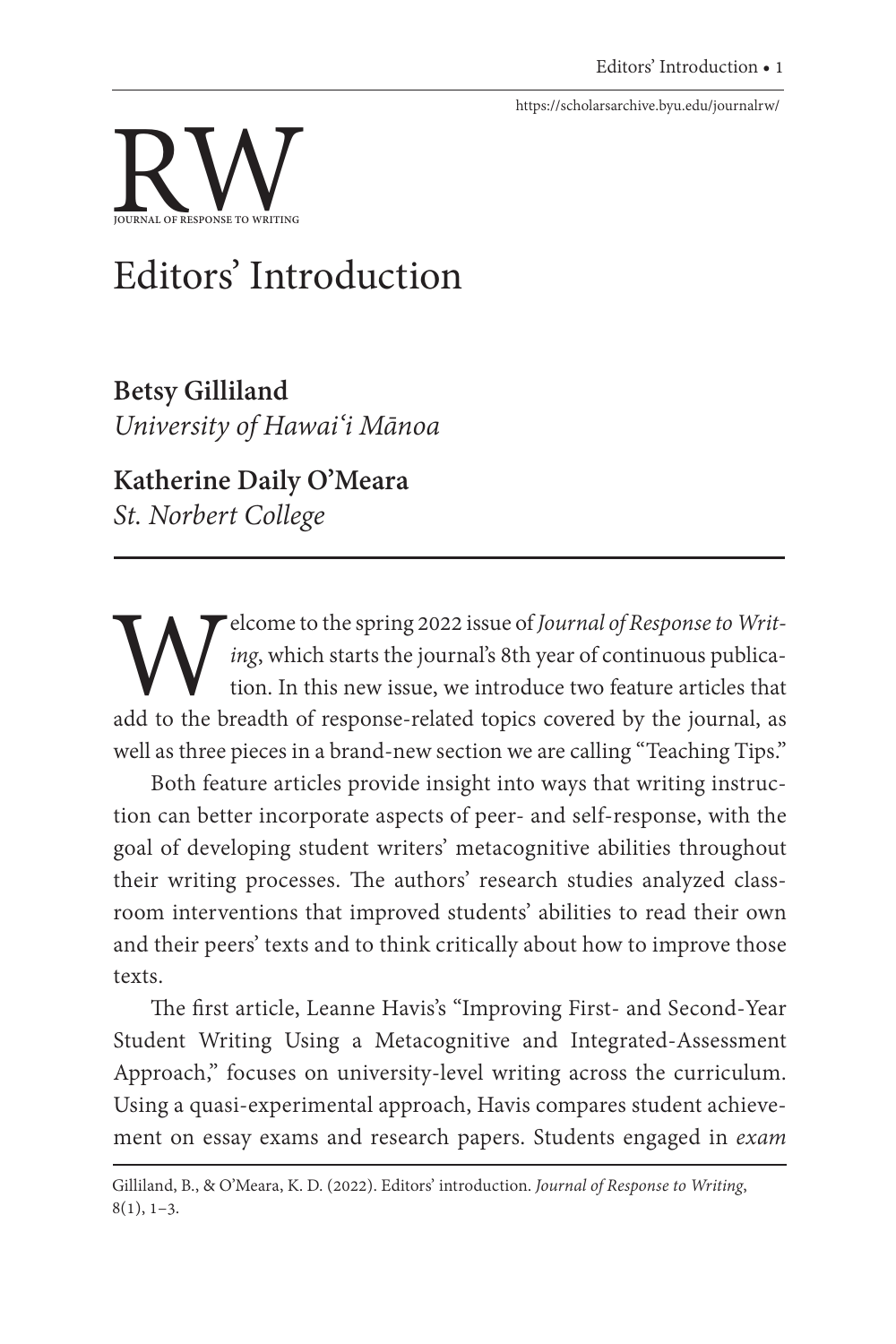*autopsy*, a multistep process meant to help students reflect on their written performance and make plans for improving in the future. Havis's analysis shows that the exam autopsy process significantly helped lower division students (first- and second-year students) improve their grades on the next exam or draft of their papers. The process was not as helpful for upper division learners, a finding that Havis attributes in part to these students' previously developed metacognitive skills for approaching college writing.

Developing metacognitive abilities for self-response is also the focus of the second feature article, Katherine E. Batchelor's "Using the 'CARD' Technique to Assist Middle School Students in the Revision Process." In collaboration with a middle school teacher, Batchelor taught a class of seventh-grade students how to use the heuristic "CARD" (a mnemonic for "change, add, rearrange, or delete") while revising the flash fiction stories they were writing. Batchelor observed how the students employed the heuristic both in talking about their own writing processes and in giving feedback to their peers. Young writers used this simple mnemonic to remind themselves of areas in which they could improve their writing.

In addition to these feature articles, we are excited to debut a new "Teaching Tips" section of the journal intended to provide practical advice to writing teachers, teacher educators, writing program administrators, writing center coordinators, writing tutors, and graduate students. These teaching tips are designed for quick reference and modification for a variety of writing and response contexts. Following a brief rationale for the approach, the bulk of the text provides step-by-step guidelines for putting the tip into practice. These brief overviews of activities and lesson plans can be used in writing instruction or for the professional development of writing instructors and tutors.

In this issue, the editors of *JRW* offer teaching tips they have implemented in their own work. The first, co-editor Katherine Daily O'Meara's "Building Response Into Labor-Based Grading Contracts," outlines a beginning-of-term process to give students more equitable